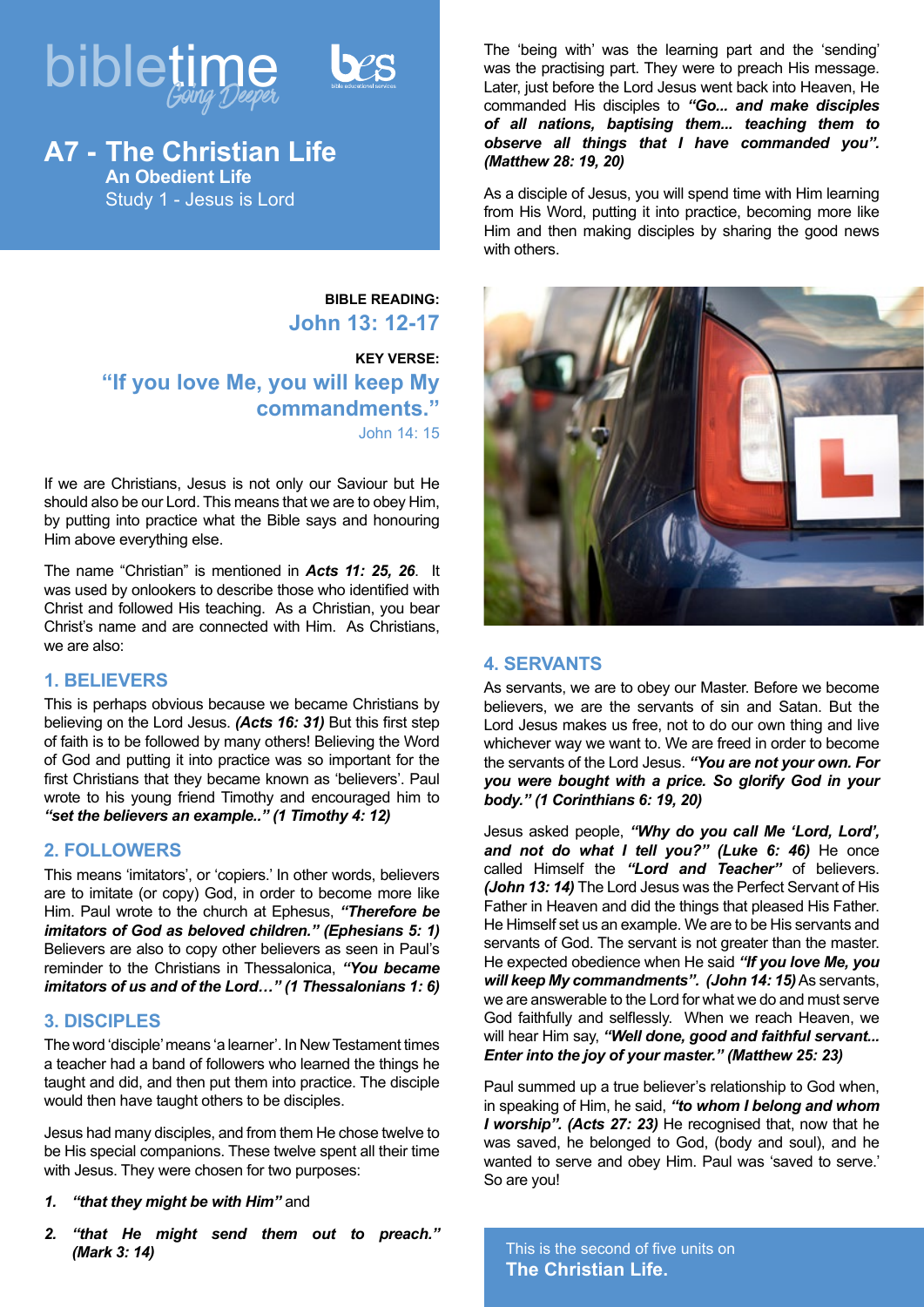



# **A7 - The Christian Life An Obedient Life**

Study 2 - Being Baptised

**BIBLE READING: Acts 2: 36-47**

# **KEY VERSE:**

**"Go therefore and make disciples of all the nations, baptising them in the name of the Father and of the Son and of the Holy Spirit."** Matthew 28: 19

In *Acts 2: 41* we read that over 3,000 people became Christians on the same day. A number of things happened at that time which are important to us because they show what the first Christians did.

# **1. THEY "RECEIVED HIS WORD."**

This means that they listened to the message Peter preached, agreed with it, and acted on it. They changed their minds about Jesus, believing now that He was *"Lord and Christ"*. They accepted the message, repented of their sin and were saved.

# **2. THEY WERE BAPTISED.**

Baptism was an important step for these people. It continues to be an important act of obedience for believers all over the world. We must look carefully at what it means to be baptised.

### **WHO WERE BAPTISED?**

It was *"those who received his word"*, people who had already become believers. *(Acts 2: 41)* The first step of obedience to the Gospel is repentance by confessing sin and turning to God for forgiveness. The second step is belief or trust in the Lord Jesus. In the Bible, believing in Him is very closely linked with being baptised. It is always stressed that believers are baptised, not unbelievers. It is also clear that a person becomes a believer before baptism, not after baptism or because of it. It is our faith in the work of Christ that makes us Christians, not our baptism. Baptism is the 'fruit' of faith in Christ, not the 'root' of it.

# **HOW WERE THEY BAPTISED?**

The word 'baptise' in the Greek language in which the New Testament was originally written, means 'to immerse' or 'to put something completely under'. If you want to change the colour of white cloth to blue, you put blue dye in water, mix the colour around, and then plunge the cloth down into the blue-coloured water. In the same way, then, as you would 'baptise' a piece of cloth by immersing it in water, so these early Christians were immersed in water after they became believers. The same thing happened to the Ethiopian man in the desert. *(Acts 8: 36-38)* He listened to the message Philip preached to him, believed it and then asked to be baptised. When they came to water in the desert, both he and Philip *"went down into the water"* and he was baptised in it.



# **WHY WERE THEY BAPTISED?**

They were baptised because the Lord Jesus had said to His disciples just before He left them and went back to Heaven, *"Go... make disciples... baptising them". (Matthew 28: 19)* Now Peter was obeying Jesus in telling these new believers at Jerusalem that they needed to be baptised. Their baptism was an act of obedience. All Christians should be obedient in this way!

# **WHAT IS THE SPIRITUAL MEANING OF BAPTISM?**

When an individual believer goes down into the water, under the water, and comes out of the water, he is showing symbolically what he has believed. Paul wrote, in *1 Corinthians 15: 3, 4, "Christ died for our sins... He was buried... He was raised on the third day..."*. When a Christian is baptised, he is declaring his faith in the death, burial and resurrection of the Lord Jesus as the basis of his salvation.

# **3. THEY BEGAN TO LEARN.**

Having been saved and baptised, they began to learn the teachings of Jesus. The ones who taught them were the apostles, the men who had been with Jesus, and had heard Him teach. The new Christians *"devoted themselves to the apostles' teaching." (Acts 2: 42)* In other words, they took every opportunity to learn what the Christian faith is all about.

If you have believed the Gospel, Jesus is your Saviour and Lord. You can now show your obedience to Him by being baptised. Find a local Church where believer's baptism is practised in the way that the New Testament teaches, and where the Bible is faithfully taught. Learn, obey, and later you will be able to teach others.

This is the second of five units on **The Christian Life.**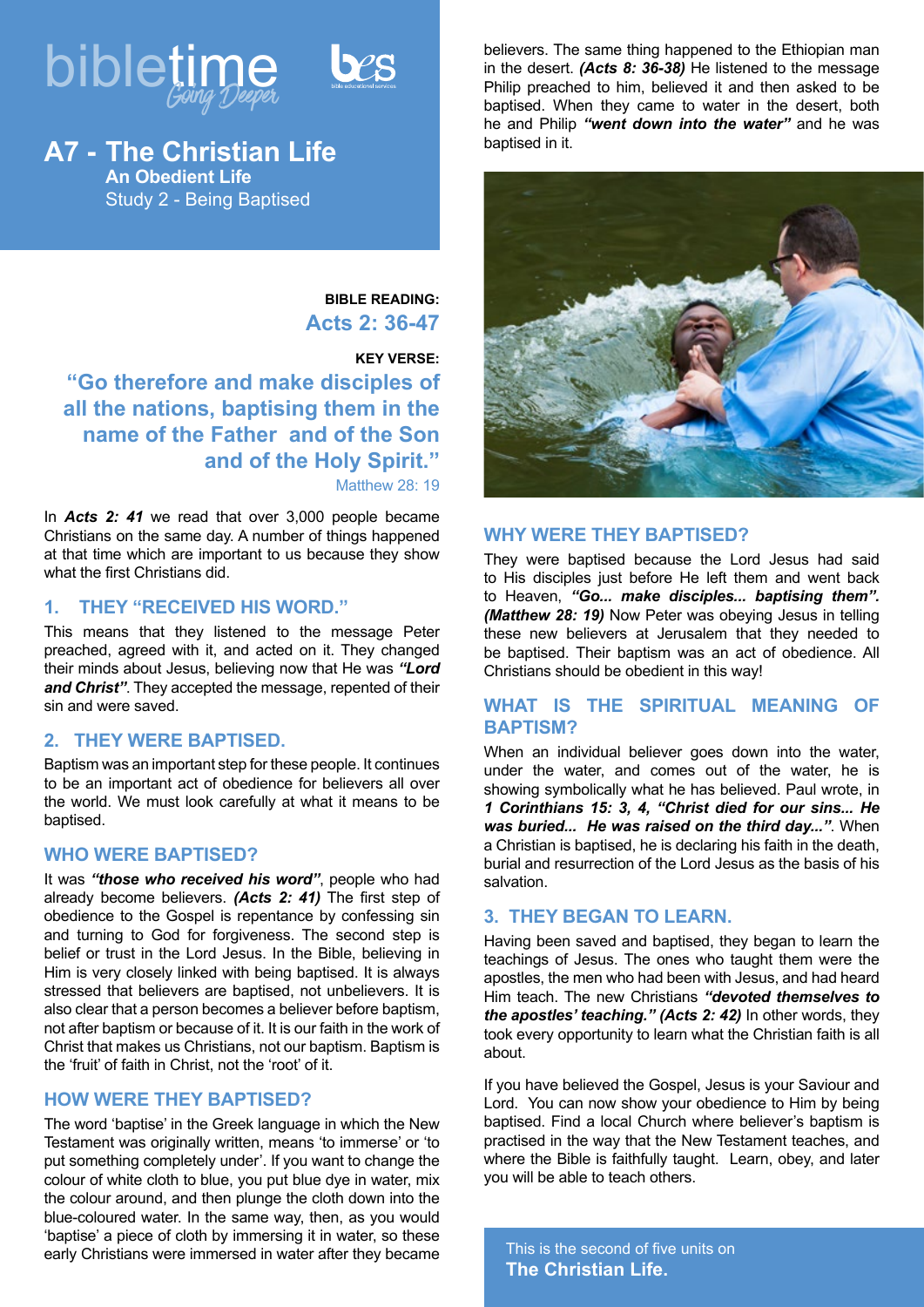# **Answer Sheet**

Leader's Comments:

| <b>A7 - The Christian Life</b> |  |  |                  |  |  |
|--------------------------------|--|--|------------------|--|--|
|                                |  |  | An Obedient Life |  |  |
|                                |  |  |                  |  |  |

Study 1 - Jesus is Lord

| Address:                                                                                                                                                                  |
|---------------------------------------------------------------------------------------------------------------------------------------------------------------------------|
|                                                                                                                                                                           |
| <b>Answer the following questions:</b>                                                                                                                                    |
| a) In which city were believers first called Christians? (Acts 11: 25, 26)                                                                                                |
| b) What does the word 'Christian' imply?                                                                                                                                  |
|                                                                                                                                                                           |
| Why are Christians referred to in the Bible as "believers"?                                                                                                               |
|                                                                                                                                                                           |
|                                                                                                                                                                           |
| Explain the meaning of the word 'follower' and suggest one way in which a Christian<br>may fulfil this description.                                                       |
|                                                                                                                                                                           |
| <b>Answer the following questions:</b>                                                                                                                                    |
| a) Give two reasons why Jesus chose his twelve disciples?                                                                                                                 |
| b) Name four of the twelve disciples. (Mark 3: 16-19)                                                                                                                     |
| Put the process of being a disciple in the correct order by ordering the sentences 1 to 4.                                                                                |
| He listens to his master's teaching and observes how he lives.                                                                                                            |
| The disciple is sent by his master to teach others.                                                                                                                       |
| He becomes increasingly like his master.                                                                                                                                  |
| The disciple spends time with his master.                                                                                                                                 |
|                                                                                                                                                                           |
| Read 1 Corinthians 6: 19, 20.                                                                                                                                             |
| a) What did Paul mean when he wrote to the Christians at Corinth, "You are not your own"?                                                                                 |
| b) How can Christians today "glorify God" in their bodies?                                                                                                                |
|                                                                                                                                                                           |
| Read the Bible Reading John 13: 12-17 again.                                                                                                                              |
| a) What does Jesus call Himself in this passage?<br><u> 1980 - Johann Johann Stoff, deutscher Stoffen und der Stoffen und der Stoffen und der Stoffen und der Stoffen</u> |
| b) What example had He just given His disciples to follow?<br>the contract of the contract of the contract of the contract of the contract of                             |
| Explain in your own words what it means to make Jesus, the Lord of your life.                                                                                             |
|                                                                                                                                                                           |
| <u> 1989 - Johann Stoff, amerikansk politiker (d. 1989)</u>                                                                                                               |

**THINK:** For us as disciples, the challenge is to listen to, to look at, to learn from, and live like our Master! How effective a disciple are you?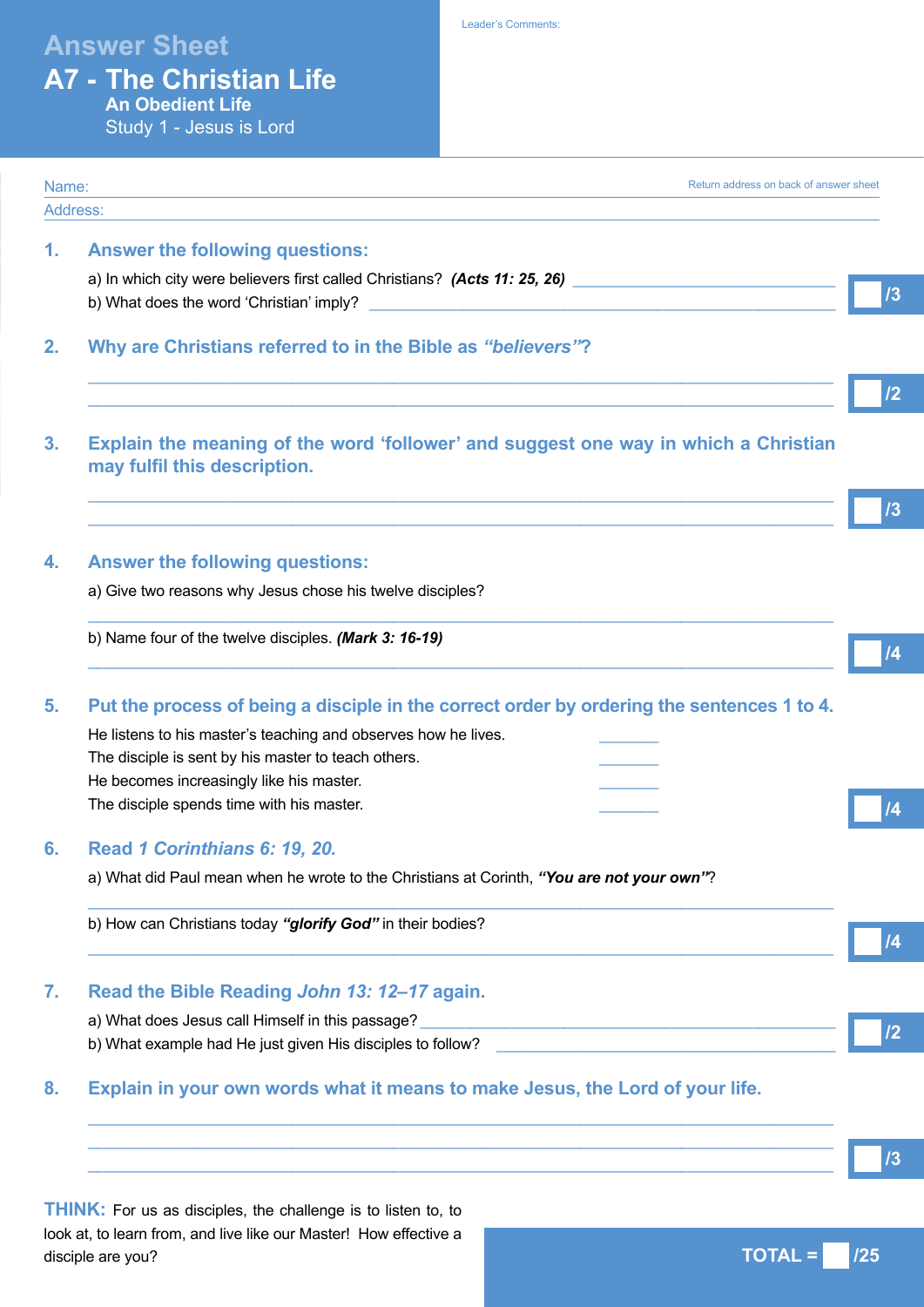| <b>Answer the following questions:</b>                                                                                                                                                                                              |
|-------------------------------------------------------------------------------------------------------------------------------------------------------------------------------------------------------------------------------------|
| a) What does it mean to repent? <b>Example 2</b> and the set of the set of the set of the set of the set of the set of the set of the set of the set of the set of the set of the set of the set of the set of the set of the set o |
| b) Why was it necessary for the Jews, in Jerusalem, to repent? (see Acts 2: 36-38)                                                                                                                                                  |
|                                                                                                                                                                                                                                     |
| <b>Answer the following questions:</b>                                                                                                                                                                                              |
|                                                                                                                                                                                                                                     |
| b) Describe briefly the baptism of the Ethiopian, as recorded in Acts 8: 36-38.                                                                                                                                                     |
| <b>Write TRUE of FALSE after each statement:</b>                                                                                                                                                                                    |
| a) Baptism is an act of obedience.                                                                                                                                                                                                  |
| b) Baptism is the root of faith in Christ                                                                                                                                                                                           |
| c) Baptism only happened in Bible times.                                                                                                                                                                                            |
| Believing in the Lord Jesus should always come before baptism.                                                                                                                                                                      |
| Write out a verse from the Bible Reading which would support this statement.                                                                                                                                                        |
|                                                                                                                                                                                                                                     |
| Answer each of these questions in a few words:                                                                                                                                                                                      |
|                                                                                                                                                                                                                                     |
|                                                                                                                                                                                                                                     |
| c) How should they be baptised? The same state of the state of the state of the state of the state of the state of the state of the state of the state of the state of the state of the state of the state of the state of the      |
| e) What is baptism a 'picture' of?<br>e) What is baptism a 'picture' of?                                                                                                                                                            |
| Baptism is a public expression of a person's personal faith. Explain this statement from                                                                                                                                            |
| what you have learned from this study.                                                                                                                                                                                              |
|                                                                                                                                                                                                                                     |
|                                                                                                                                                                                                                                     |
| The believers in Acts 2: 42 were "devoted to the apostles' teaching". What does this<br>mean and how could you apply it in your life as a Christian?                                                                                |
|                                                                                                                                                                                                                                     |
|                                                                                                                                                                                                                                     |

**THINK:** How would you explain your reasons for wanting to be baptised to a Christian leader?

**TOTAL = /25**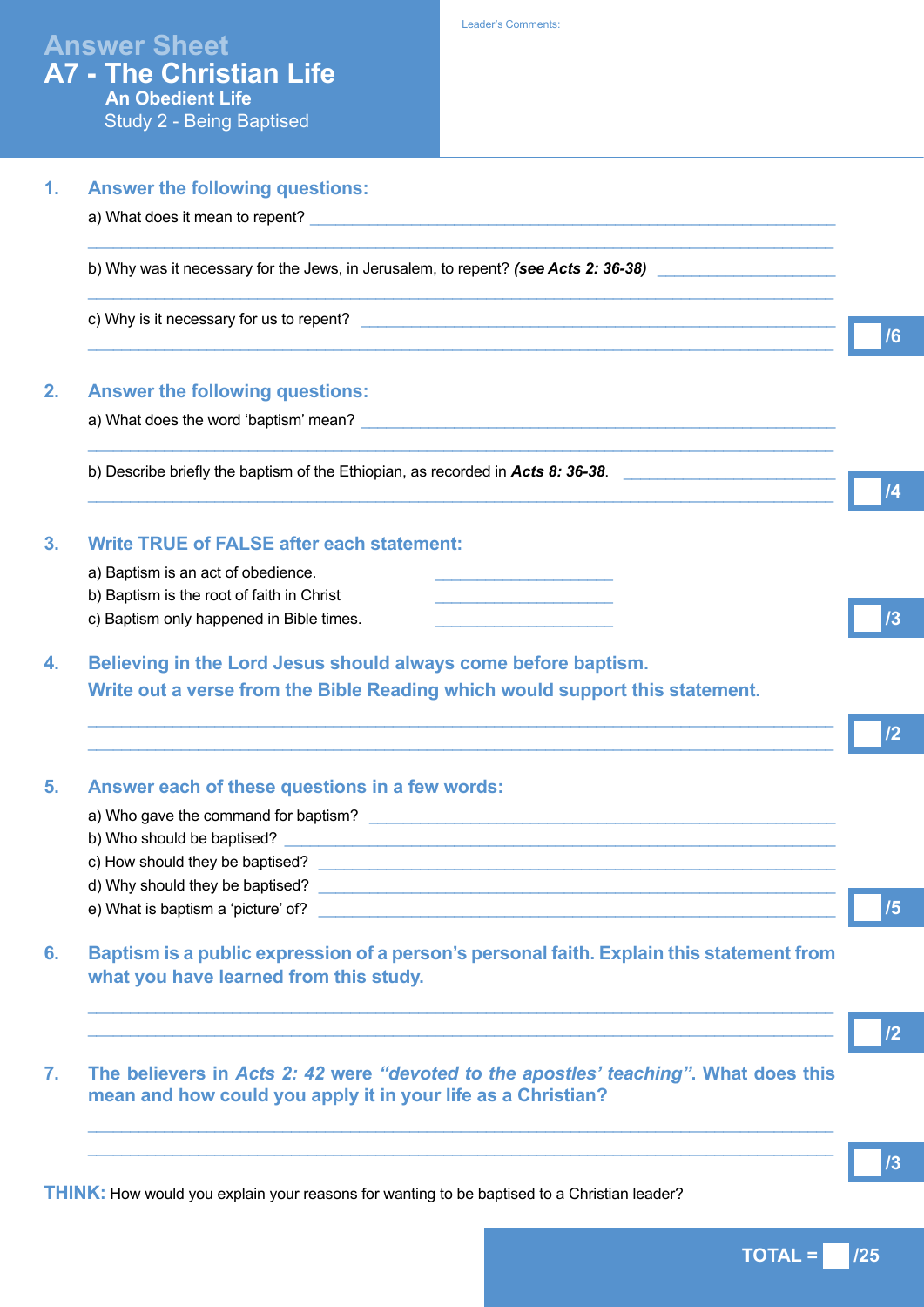# **Answer Sheet**

# **A7 - The Christian Life An Obedient Life** Study 3 - Fellowship

#### Leader's Comments:

# **1. Explain briefly in your own words what it means to be part of the family of God.**

| <b>Answer the following questions:</b>                                                                                                                                                                                         |  |
|--------------------------------------------------------------------------------------------------------------------------------------------------------------------------------------------------------------------------------|--|
| a) Explain what 'fellowship' meant to the first Christians? The contract of the contract of the contract of the contract of the contract of the contract of the contract of the contract of the contract of the contract of th |  |
| b) In what practical ways did the first Christians show their love for each other? (See Acts 2: 44, 45; Acts 4: 34, 35)                                                                                                        |  |
| c) What do you think are the benefits today of having Christian fellowship and Christian friends?<br>,我们也不能在这里的时候,我们也不能在这里的时候,我们也不能会在这里的时候,我们也不能会在这里的时候,我们也不能会在这里的时候,我们也不能会在这里的时候,我们也                                          |  |
|                                                                                                                                                                                                                                |  |
| <b>Answer the following questions:</b>                                                                                                                                                                                         |  |
|                                                                                                                                                                                                                                |  |
| b) What is the New Testament meaning of the word 'church'? [Contendent content of the New Testament meaning of the word 'church'? [Content content of the New Testament meaning of the word 'church'?                          |  |
| The "breaking of bread" was introduced by the Lord Jesus Himself. Read 1 Corinthians<br>11: 23-26, and answer the following briefly:                                                                                           |  |
|                                                                                                                                                                                                                                |  |
|                                                                                                                                                                                                                                |  |
|                                                                                                                                                                                                                                |  |
|                                                                                                                                                                                                                                |  |
|                                                                                                                                                                                                                                |  |
|                                                                                                                                                                                                                                |  |
| a) When did He introduce it?<br>b) What did He say the bread would represent?<br><b>Answer TRUE or FALSE:</b><br>a) It is God's will that Christians should meet together.                                                     |  |
| b) In the Bible, the word 'church' always means a building for religious services.                                                                                                                                             |  |
| c) The 'breaking of bread' is sometimes called the 'Lord's Supper'.                                                                                                                                                            |  |
| d) Praying to God was a feature of first century church-life.                                                                                                                                                                  |  |
| Read about the prayer meeting in Acts 4: 23-31.                                                                                                                                                                                |  |
| a) What did the Christians pray for themselves? (verse 29)                                                                                                                                                                     |  |

**THINK:** Thank God for those Christians who have been an encouragement to you as a follower of the Lord Jesus. Think of one specific person that you could help and encourage.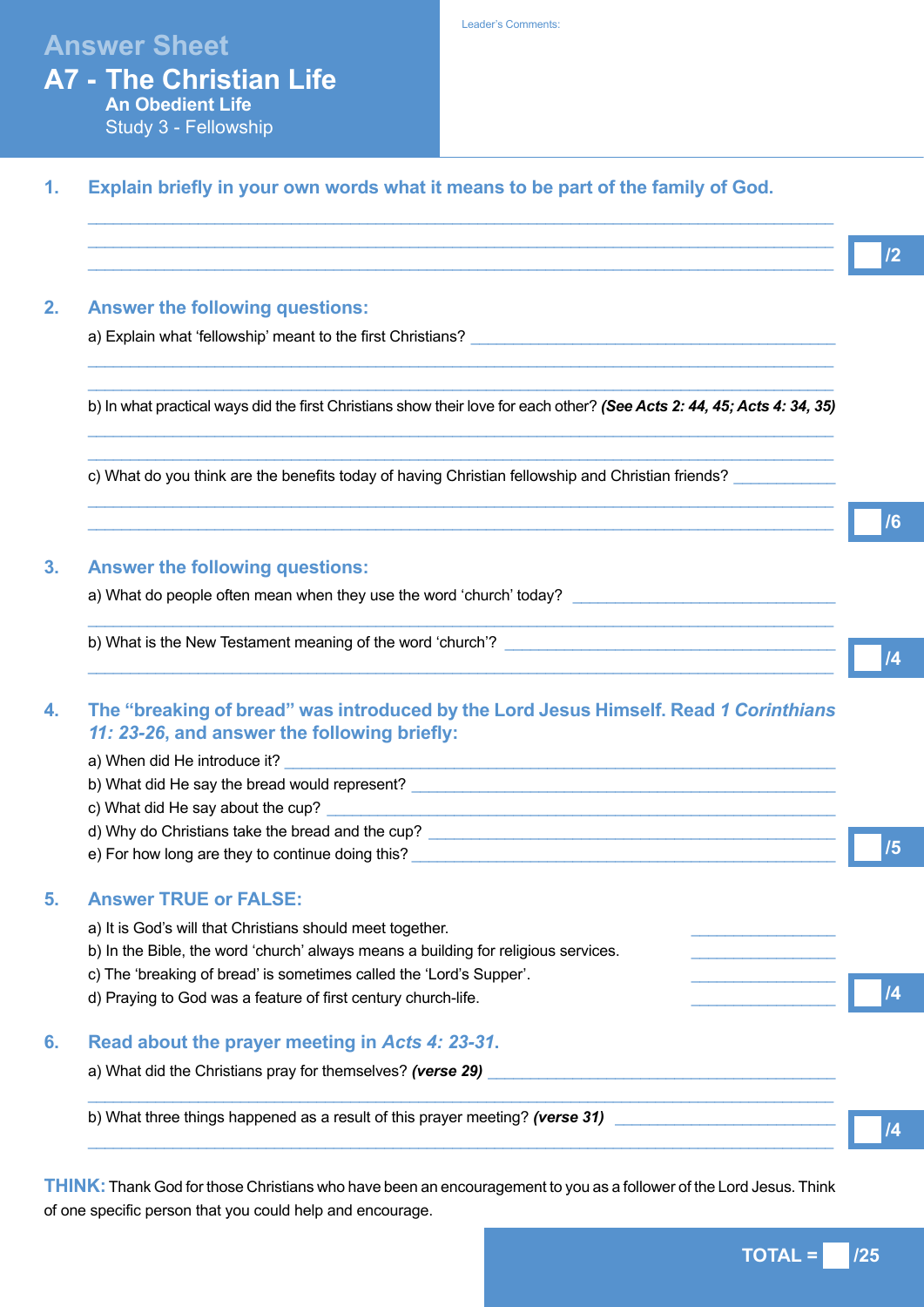**Answer Sheet A7 - The Christian Life An Obedient Life** Study 4 - Telling Others

| Read Acts 1: 8 (Key Verse) and answer the following questions:                                                                                     |  |
|----------------------------------------------------------------------------------------------------------------------------------------------------|--|
| a) Give the names of the places where the apostles were to be witnesses.                                                                           |  |
|                                                                                                                                                    |  |
|                                                                                                                                                    |  |
| Read John 4: 25-30 again.                                                                                                                          |  |
| a) What convinced the woman, more than anything else, that Jesus was 'the Messiah' ('the Christ')?                                                 |  |
|                                                                                                                                                    |  |
| Read Acts 8: 1-4 and write short answers to the following questions:                                                                               |  |
|                                                                                                                                                    |  |
|                                                                                                                                                    |  |
|                                                                                                                                                    |  |
| <b>Answer the following questions:</b>                                                                                                             |  |
| a) In what ways might Christians be persecuted for their faith today?                                                                              |  |
| b) When we are persecuted, we should remember the promise which the Lord Jesus gave His disciples.<br>(Matthew 28: 19, 20) Write the promise here. |  |
|                                                                                                                                                    |  |
| Complete the diagram below from Romans 10: 13-15.                                                                                                  |  |
|                                                                                                                                                    |  |
| But how are they to call on Him in whom they have not                                                                                              |  |
| And how are they to believe in Him of whom they have never                                                                                         |  |
| And how are they to hear without someone                                                                                                           |  |
| And how are they to preach unless they are                                                                                                         |  |

Return your completed answer sheet to:

**©** Bible Educational Services. Visit **www.besweb.com** for information. Registered Charity UK CIO 1186004

**TOTAL = /25 UNIT TOTAL = /100** 

**07/2022**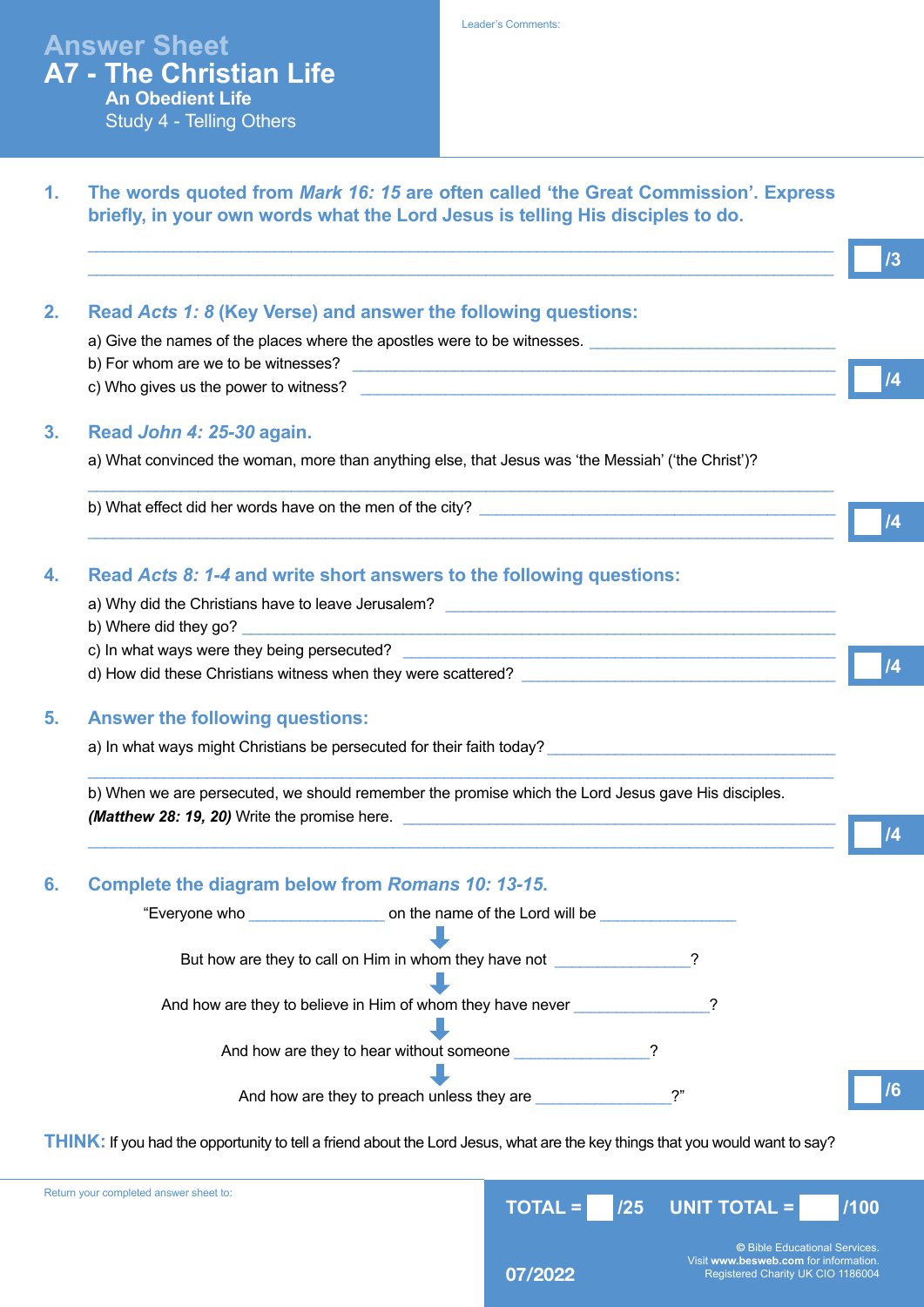



# **A7 - The Christian Life An Obedient Life**

Study 3 - Fellowship

**BIBLE READING: Acts 2: 41-47; Acts 20: 6-12**

**KEY VERSES: "And let us consider how to stir up one another to love and good works, not neglecting to meet together…"** Hebrews 10: 24, 25

# **THEY DEVOTED THEMSELVES TO FELLOWSHIP.**

When we become Christians we become part of God's family. God is our Heavenly Father, we are his children and other Christians are our brothers and sisters. *(John 1: 12)* As young believers it is important that we have the support, care and friendship of our brothers and sisters in God's family.



In *Acts 2: 42* we read that the first Christians *"devoted themselves to…fellowship"*. This means more than that they spent a lot of time with each other. Now that they were believers they found they had a lot in common. They loved God, they loved each other and they loved to spend time with each other. These new Christians shared their food, their homes, their money and their knowledge of God.

Nowadays, if a building is used for Christian purposes it is often called a 'church'. For example, if we want to direct someone somewhere we would perhaps say, "*Go down the*  *road and turn left at the church"*. But the word 'church' in the Greek language in which the book of the Acts was written simply meant 'called out'. So the church is a group or community of people who have been called out of this world by the Lord Jesus *(1 Peter 2: 9)*, adopted into the family of God and who are now seeking to follow Him.

# **THEY DEVOTED THEMSELVES TO THE BREAKING OF BREAD AND PRAYERS.**

Acts 2: 42 goes on to tell us that the believers met together to *"break bread"* and to pray. The *"breaking of bread"* is also known as *"The Lord's Supper"*. *(See 1 Corinthians 11: 20)* It was the time when believers met together and broke the bread and drank the cup in memory of the Lord Jesus. They did this because He had said to His disciples before He died, *"Do this in remembrance of Me". (See Luke 22: 19 and 1 Corinthians 11: 23-26)*



They also met together for prayer. Praying is talking to God. God talks to us when we read the Bible. We talk to Him when we pray. It is good to pray on your own, and to tell God what is in your heart in a personal way. But it is also good to get together with other Christians to pray. Some of the first prayer meetings are recorded in *Acts 4: 23-31 and Acts 12: 12-16*.

From the example of these first century believers, we see that God wants us to be baptised, to meet in fellowship with other Christians, to break bread together, to listen to God's word and to join with each other in prayer. If we do this, we will grow and we will help others to grow, and we will please God. In *Acts 20: 7* we see Christians, many years later, still following the example of these first Christians in *Acts 2*. Paul came to visit them, and found that they had come together on Sunday, *"to break bread"*, and to listen to the teaching of the Word of God.

The fact that Christians still meet together as church today shows the reality of the Christian message and the power of the Holy Spirit. As a believer and a child in God's family, you will want to meet with other believers as part of a church family. Spending time together, encouraging one another, praying, sharing and remembering the Lord Jesus are great privileges and will be significant in your growth as a Christian.

This is the second of five units on **The Christian Life.**